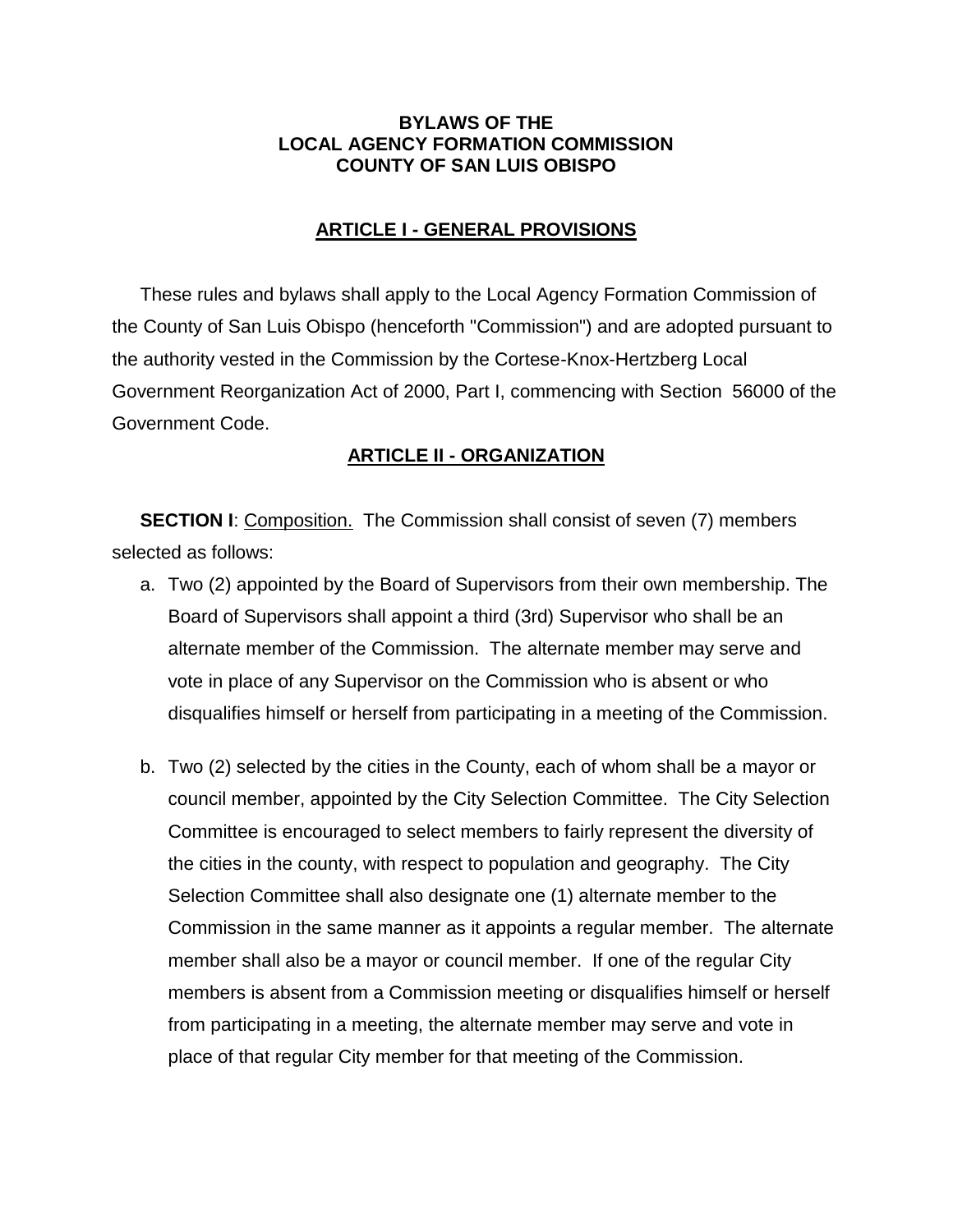- c. Two (2) presiding officers or members of legislative bodies of independent Special Districts, selected by the independent Special District Selection Committee. The independent Special District Selection Committee is encouraged to select members to fairly represent the diversity of independent special districts in the county, with respect to population and geography. The independent Special Districts Selection Committee shall also designate a presiding officer or member of the legislative body of an independent special district as an alternate member to the Commission in the same manner as it appoints a regular member. If one of the regular Special Districts members is absent from a Commission meeting or disqualifies himself or herself from participating in a meeting, the alternate member may serve and vote in place of that regular Special District member for that meeting of the Commission. The special district members so appointed shall be elected or appointed special district officers residing in the County, but shall not be members of the legislative body of a city or county.
- d. One (1) representing the general public appointed by the other six (6) members of the Commission. The Commission may also designate one alternate public member who may serve and vote in place of a regular public member who is absent or disqualifies himself or herself from participating in a meeting of the Commission. Selection of the public member and alternate public member shall be subject to the affirmative vote of at least one of the members selected by each of the appointing authorities.

**SECTION 2**: Terms. The term of office of each member shall be four (4) years and until the appointment and qualification of a successor. The expiration date of the term of office of each member shall be the last Monday in December in the year in which the term of the member expires. The Clerk shall maintain a record of the Terms.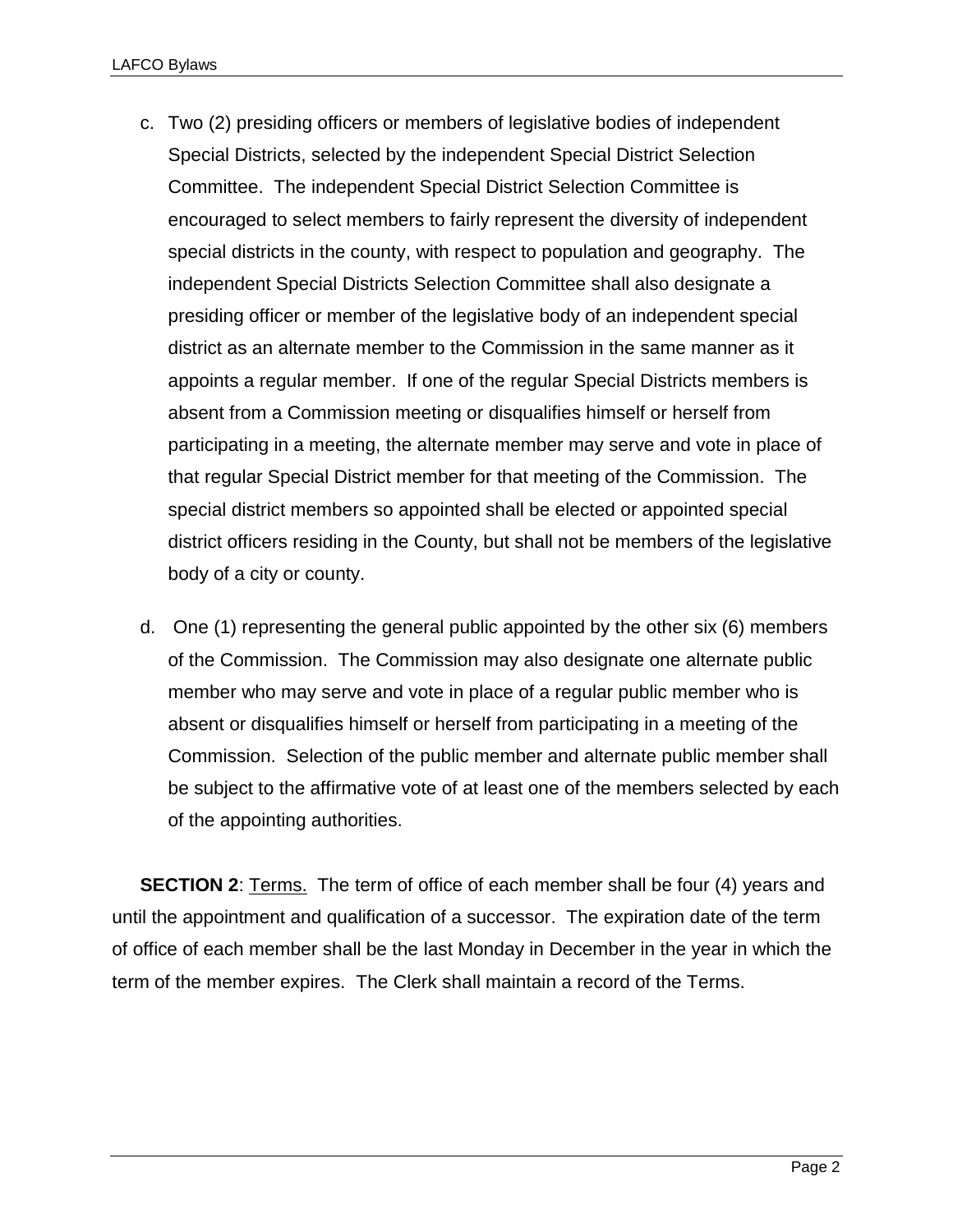Any member may be removed at any time and without cause by the body appointing that member. If a member who is a City, County or Special District officer ceases to be an officer of a City, County, or Special District during his/her term, that member's position on the Commission shall thereafter be considered vacant.

Any vacancy in the membership of the Commission shall be filled for the unexpired term by appointment by the body which originally appointed the member whose office has become vacant.

**SECTION 3.** Independent Judgment. While serving on the Commission, all Commission members shall exercise their independent judgment on behalf of the interests of residents, property owners, and the public as a whole. Any member appointed on behalf of local governments shall represent the interests of the public as a whole and not solely the interests of the appointing authority.

**SECTION 4.** Compensation. Non-County Commission members shall receive a per diem of \$50 per meeting. All non-County Commissions shall receive mileage reimbursement at County rates existing at the time, excluding Commissioners living within five (5) miles of the meeting place.

**SECTION 5**: Officers. A Chairperson and Vice Chairperson shall be elected at the first meeting in each year and shall serve a one (1) year and until the election of their successors or their re-election.

The Chairperson shall be the presiding officer and shall preserve order and decorum at all meetings of the Commission.

In the absence of the Chairperson, the Vice Chairperson shall assume the duties and powers of the Chairperson. In the absence of the Chairperson and Vice Chairperson at any meeting, a Chairperson Pro Tempore may be selected to assume the duties and powers of the Chairperson.

**SECTION 6:** Staff. The Commission shall appoint an Executive Officer who shall conduct and perform the day-to-day business of the Commission. If a proposal is approved by the Commission, the Executive Officer shall conduct protest proceedings in accordance with Government Code Section 57000, et seq.

The Commission shall appoint Legal Counsel to advise it. The Legal Counsel shall attend Commission meetings, provide requested advice on legal matters, and represent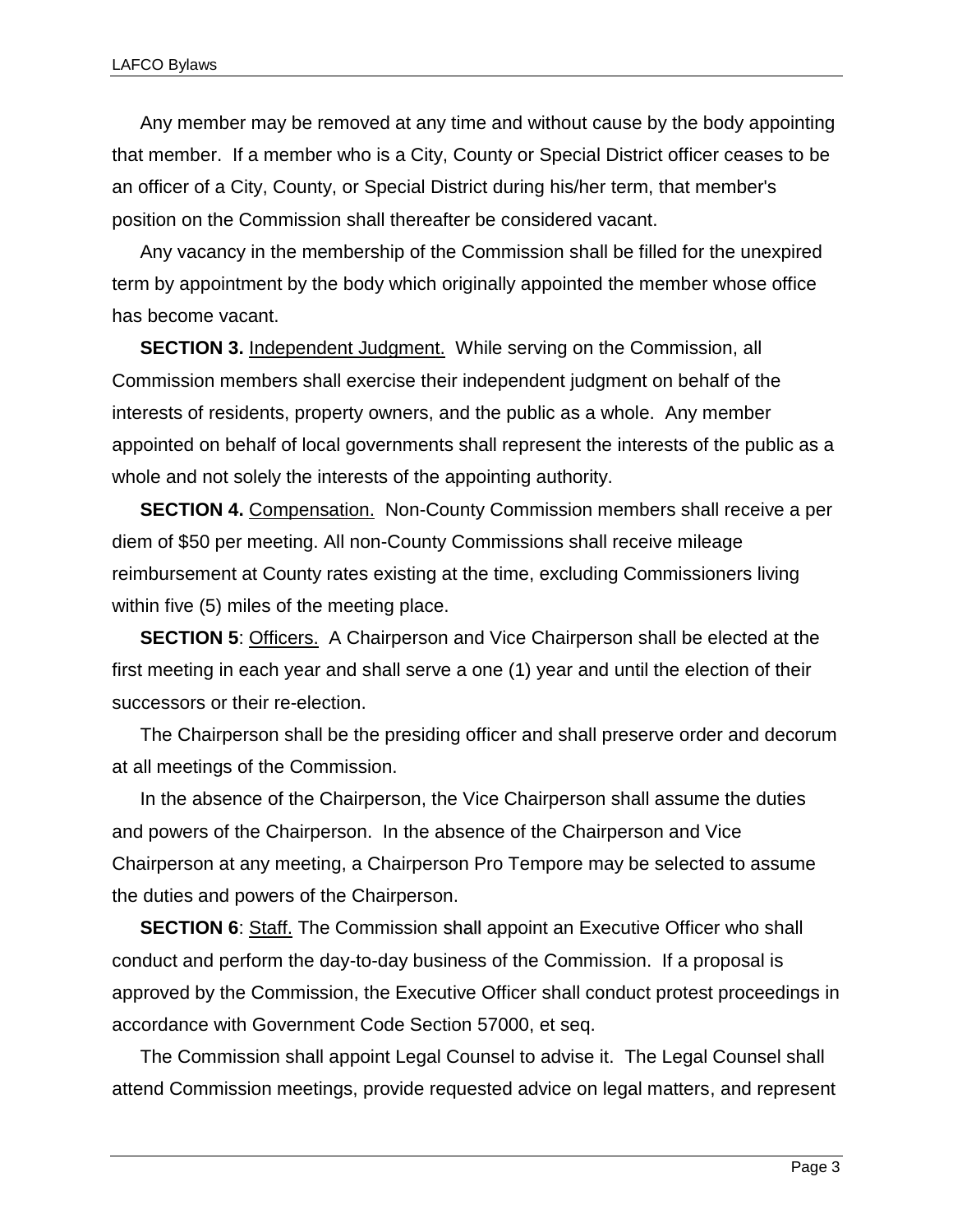the Commission in legal actions.

**SECTION 7:** Executive Committee. An Executive Committee comprised of the Commission's Chairperson, Vice Chairperson, and the Immediate Past Chairperson, will meet periodically to advise the Commission on the annual budget; overall work program; and major policy issues, including controversial or sensitive proposals. Executive Committee items for review will be selected by the Commission, after consultation with the Executive Officer. The Executive Officer and Legal Counsel shall attend all meetings of the Executive Committee.

**SECTION 8:** Selection of the Public Member. When the position of public member and/or alternate public member is vacant, the Commission may choose from any of the following options for selection of a replacement:

- a. A nominating committee selected by the Commission will interview qualified candidates and select the most qualified candidates to be interviewed and voted on by the full Commission.
- b. The Executive Committee will interview qualified candidates and select the most qualified candidates to be interview by the full Commission.
- c. The full Commission will interview all candidates and select the public member(s).

**SECTION 9:** Attendance. Each Commissioner is expected to have regular attendance. If any Commissioner misses three consecutive regular meetings without first advising the Executive Officer prior to each missed meeting, the Executive Officer will address a letter to the appointing body requesting that a replacement be appointed.

# **ARTICLE III - MEETINGS**

**SECTION 10: Regular Meetings. Regular meetings of the Commission are** scheduled for the third Thursdays of each month at 9:00 a.m. in the Board of Supervisors Chambers, County Government Center, San Luis Obispo, with the first Thursday being held open for special meetings.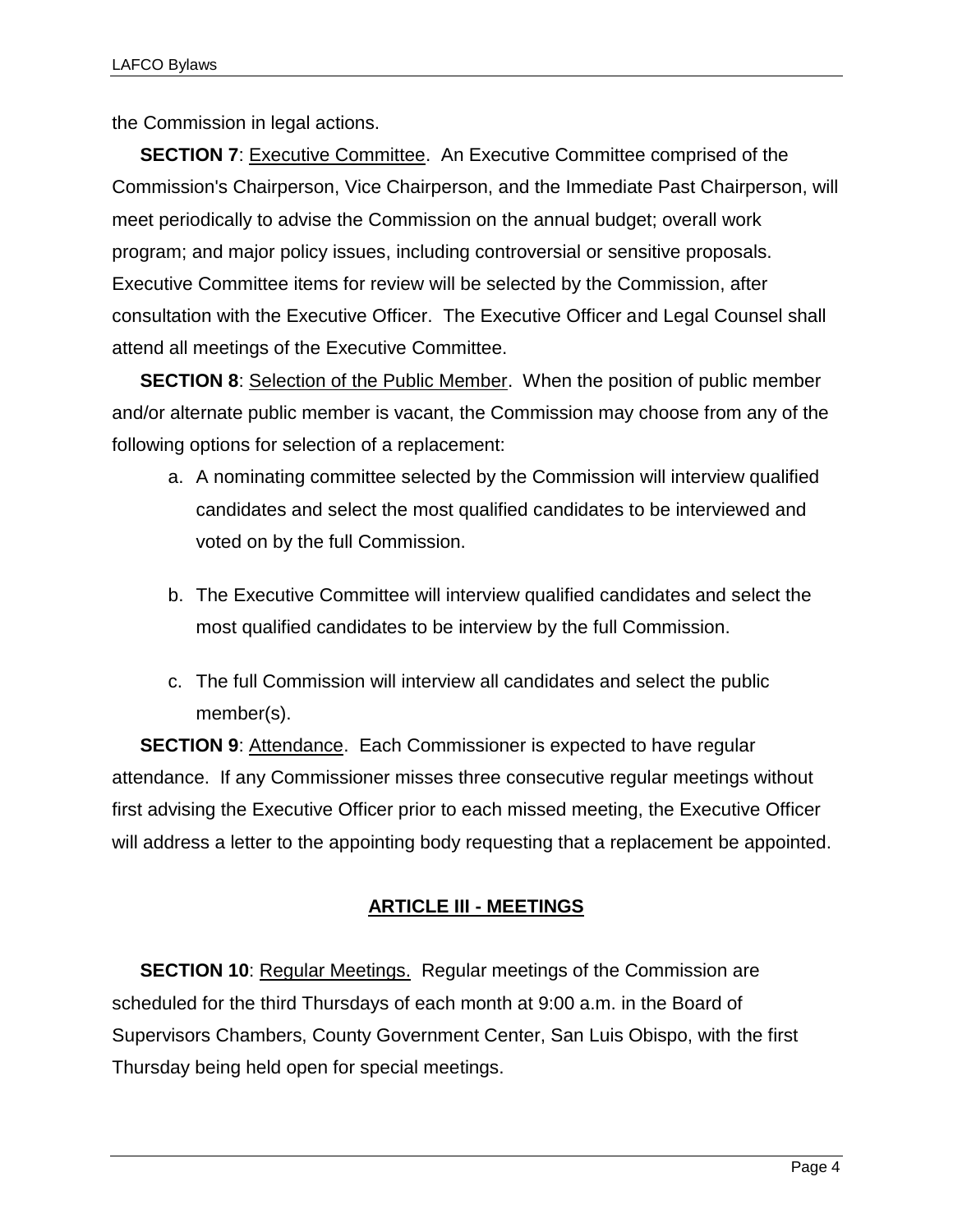**SECTION 11**: Special Meetings. Special meetings of the Commission may be called in the manner provided by State law. The order calling the special meeting shall specify the time and place of the meeting and the business to be transmitted and no other business shall be transmitted at that meeting.

**SECTION 12:** Notice. The Executive Officer shall direct posting and publication of notices on all meetings pursuant to State law.

**SECTION 13**: Agenda. The Executive Officer shall prepare the meeting agenda. Unless otherwise directed by the Commission, the Executive Officer shall set as many matters for hearing as can be heard.

The Executive Officer shall prepare and send copies of the staff report at least one (1) week prior to the meeting to Commissioners, proponents and all affected local agencies and any persons requesting such a report.

**SECTION 14:** Quorum and Majority. A majority (at least 4) of all members of the Commission concurs therein.

**SECTION 15**: Minutes. The Executive Officer shall cause a staff member to take and transcribe the minutes of each meeting and, whenever possible, mail copies thereof to all members prior to the next meeting. Minutes will continue to be subject to comment and objection at the following meeting before approval.

**SECTION 16**: Motions. The Chairperson or any other member of the Commission may introduce or second any motion.

## **SECTION 17: Voting.**

- a. The question of approval or denial of a proposal and of all resolutions shall be by roll call vote. All other questions may be voted upon by voice vote, or may be put by the Chairperson and a unanimous vote recorded if there is no objection. A roll call vote shall be taken on any question upon demand of any member.
- b. Each roll call of the Commission shall be in alphabetical order, except that the members making and seconding the motion shall be called first and second respectively, and the Chairperson shall be called last.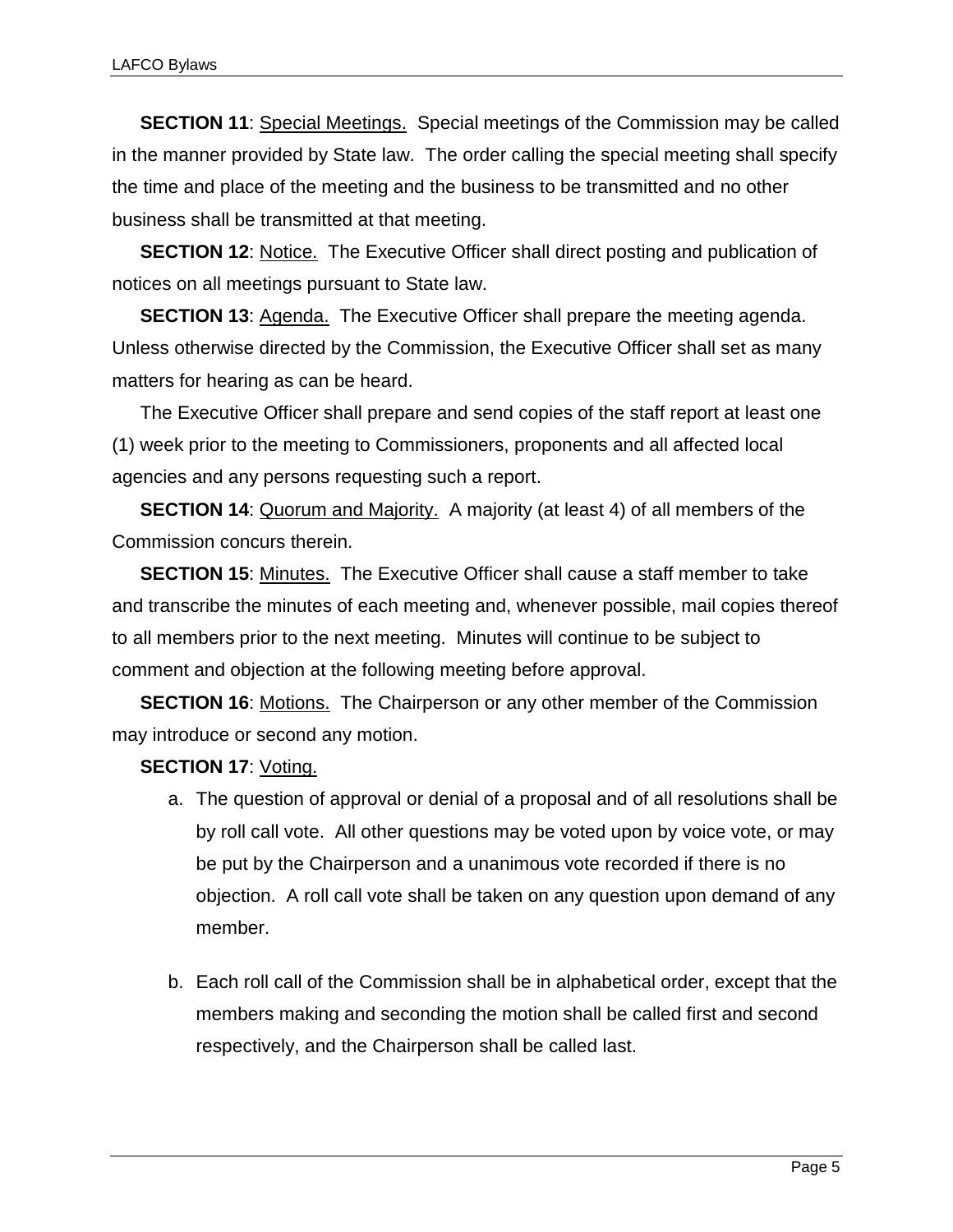- c. The alternate members qualify to vote only in lieu of the Commission membership classification they serve under.
- d. Unless otherwise provided by the City Selection Committee and the independent Special District Selection Committee in the manner required by law, a regular or alternate City or Special District member of the Commission shall be allowed the option to vote on proposals to the City or District of which such regular or alternate member is a representative.

**SECTION 18:** Testimony and Argument. The Chairperson may allocate and limit the time and scope of testimony from any interested party as necessary for the expedition of the Commission's business. Debate between members of the audience shall not be permitted.

# **ARTICLE IV - COMMISSION RECORDS**

**SECTION 19:** Application Contents. A formal application filed with the Commission shall be accompanied by:

- a. Petition of proponent or resolution of legislative body.
- b. Maps and legal description of the proposed boundary change in a number specified by the Executive Officer.
- c. Completed justification of proposal questionnaire.
- d. Completed environmental assessment form.
- e. For local agencies or school districts filing a resolution of application, a plan for providing services pursuant to Government Code Section 56653.
- f. Filing fee or request for a fee waiver pursuant to the Commission's adopted fee schedule.
- g. Such additional data and information, as may be required by the Executive Officer, pertaining to any of the matters or factors which may be considered by the Commission.